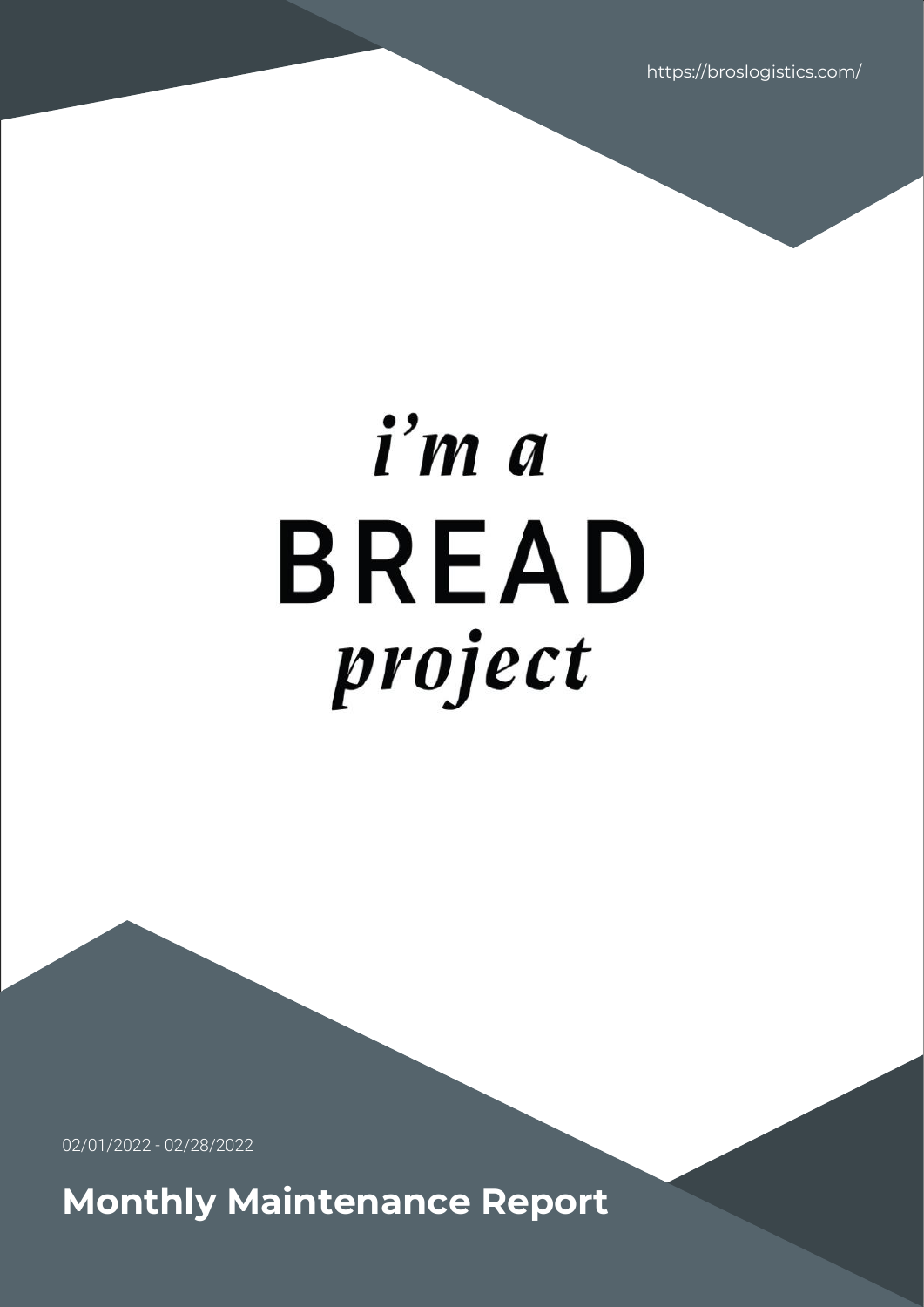# **BREAD**

At BREAD, we protect and maintain your website so that you and your business can win. As a business owner, you have too much on your plate to waste time concerned with whether-or-not your site is functioning properly. Time is precious and our maintenance can give you the peace of mind you need to focus on your business.

The following maintenance report contains the data from key categories relevant to website operation and performance. With your current PLUS Package subscription, we provide several services in order to maintain stability within your website performance. Within this report, you'll find simplified information about your website's updates, security, history, performance, and analytics that can help you discern where you are and drive your future growth.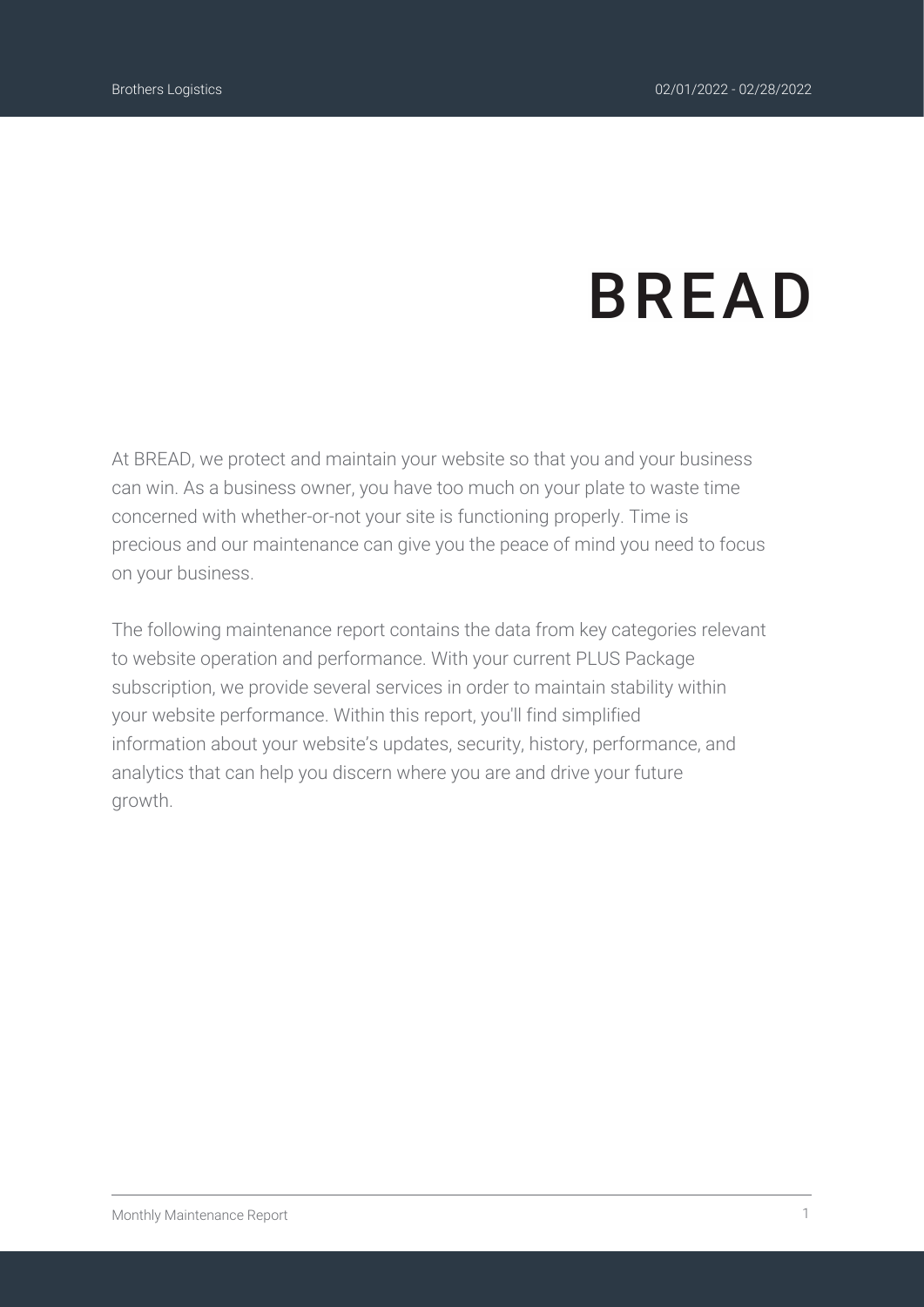## **OVERVIEW**



Website: https://broslogistics.com/ IP Address: 34.105.30.128 WordPress Version: 5.8.3



#### **BACKUPS**

Backups created: 92; Latest one on: 03/01/2022 9:27



#### **UPDATES**

Updates performed: 11



#### **UPTIME**

Overall uptime: 100.000%



#### **ANALYTICS**

Pageviews: 275; Site sessions: 123



#### **SECURITY**

Your website is safe



#### **PERFORMANCE**

PageSpeed score: 96; YSlow score: 88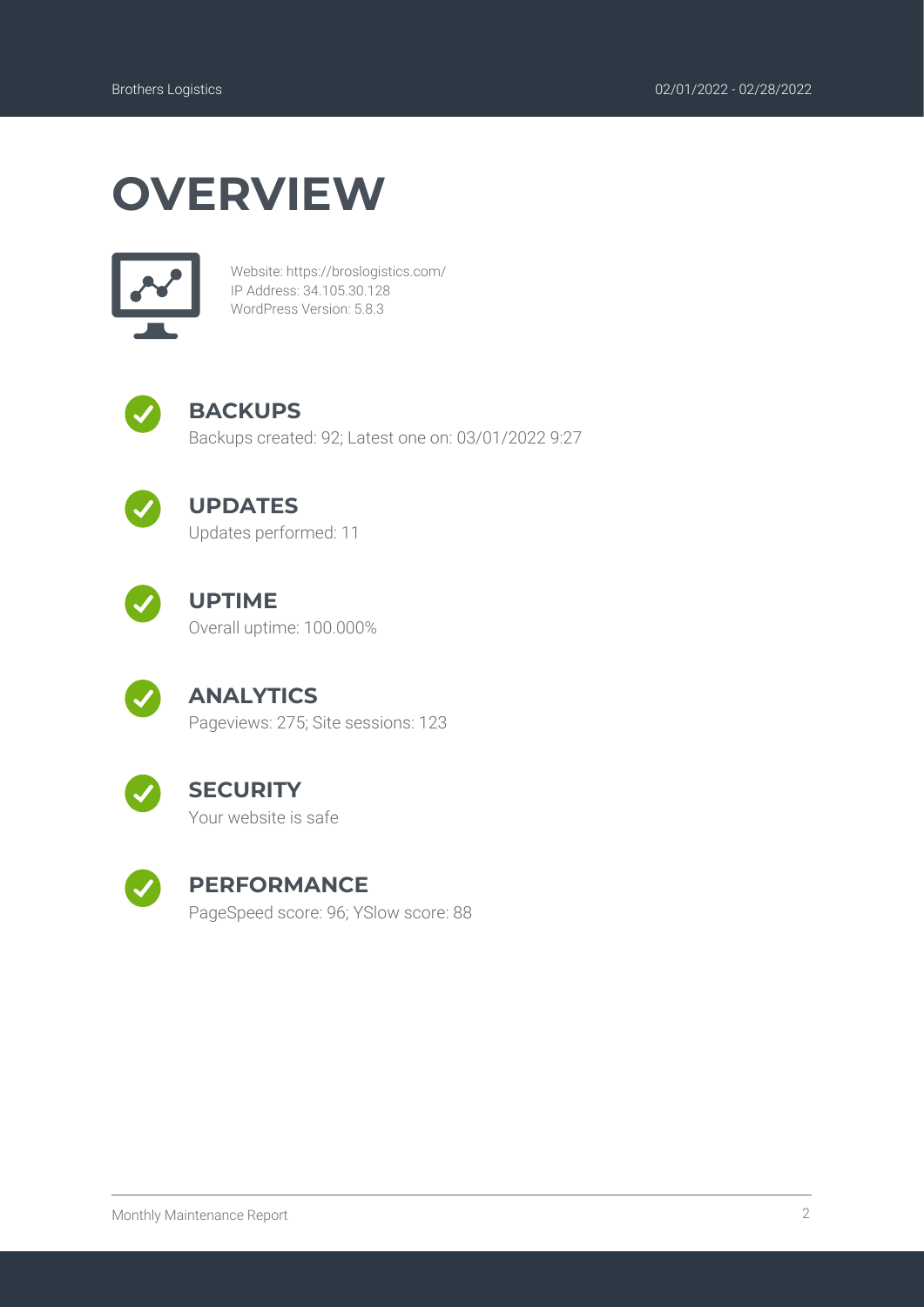

*02/01/2022 to 02/28/2022*

Backups created: **29** Total backups available: **92**

#### LATEST BACKUPS





Backup size 285.84MB



WordPress version 5.8.3

 $\mathbf W$ 

Approved comments  $\bigcap$ 

 $\bf{(i)}$ Active Theme Creative Bread Studio



Active Plugins 14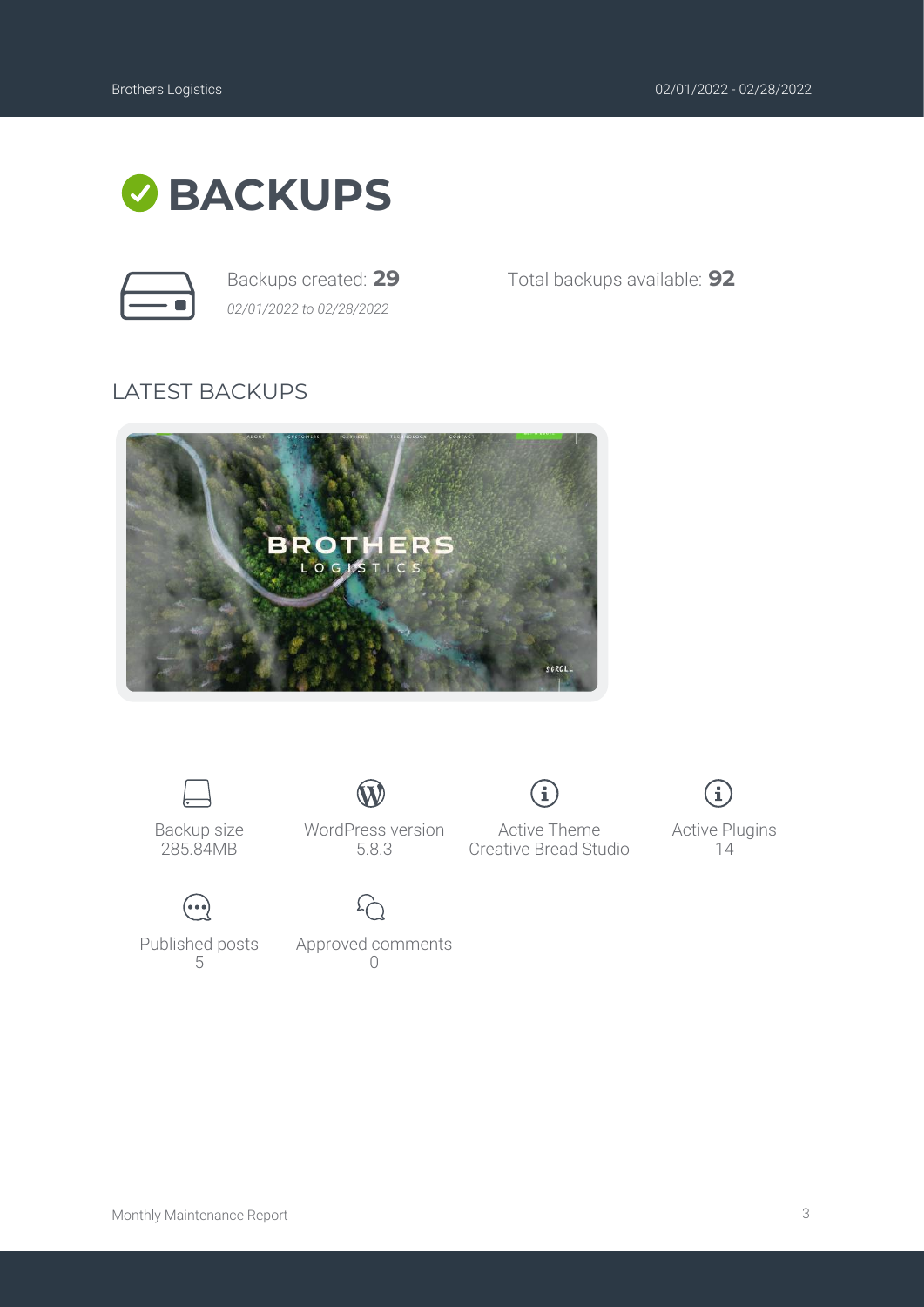### **UPDATES**



Total updates performed: **11** *02/01/2022 to 02/28/2022*

#### OVERVIEW

Plugin updates

**7**

Theme updates

**4**



| Plugin name               | Plugin version |               | Date                  |            |
|---------------------------|----------------|---------------|-----------------------|------------|
| Yoast SEO                 | 17.2           | $\rightarrow$ | 18.0                  | 02/04/2022 |
| <b>WPForms</b>            | 1.6.9          |               | $\rightarrow$ 1.7.2.2 | 02/04/2022 |
| WP Video Lightbox         | 1.9.3          |               | $\rightarrow$ 1.9.4   | 02/04/2022 |
| <b>WP Rocket</b>          | 3.9.2          |               | $\rightarrow$ 3.10.7  | 02/04/2022 |
| Use Any Font              | 6.1.6          | $\rightarrow$ | 6.2.1                 | 02/04/2022 |
| Redirection               | 5.1.3          |               | $\rightarrow 5.2.2$   | 02/04/2022 |
| PublishPress Capabilities | 2.3.2          |               | $\rightarrow$ 2.3.4   | 02/04/2022 |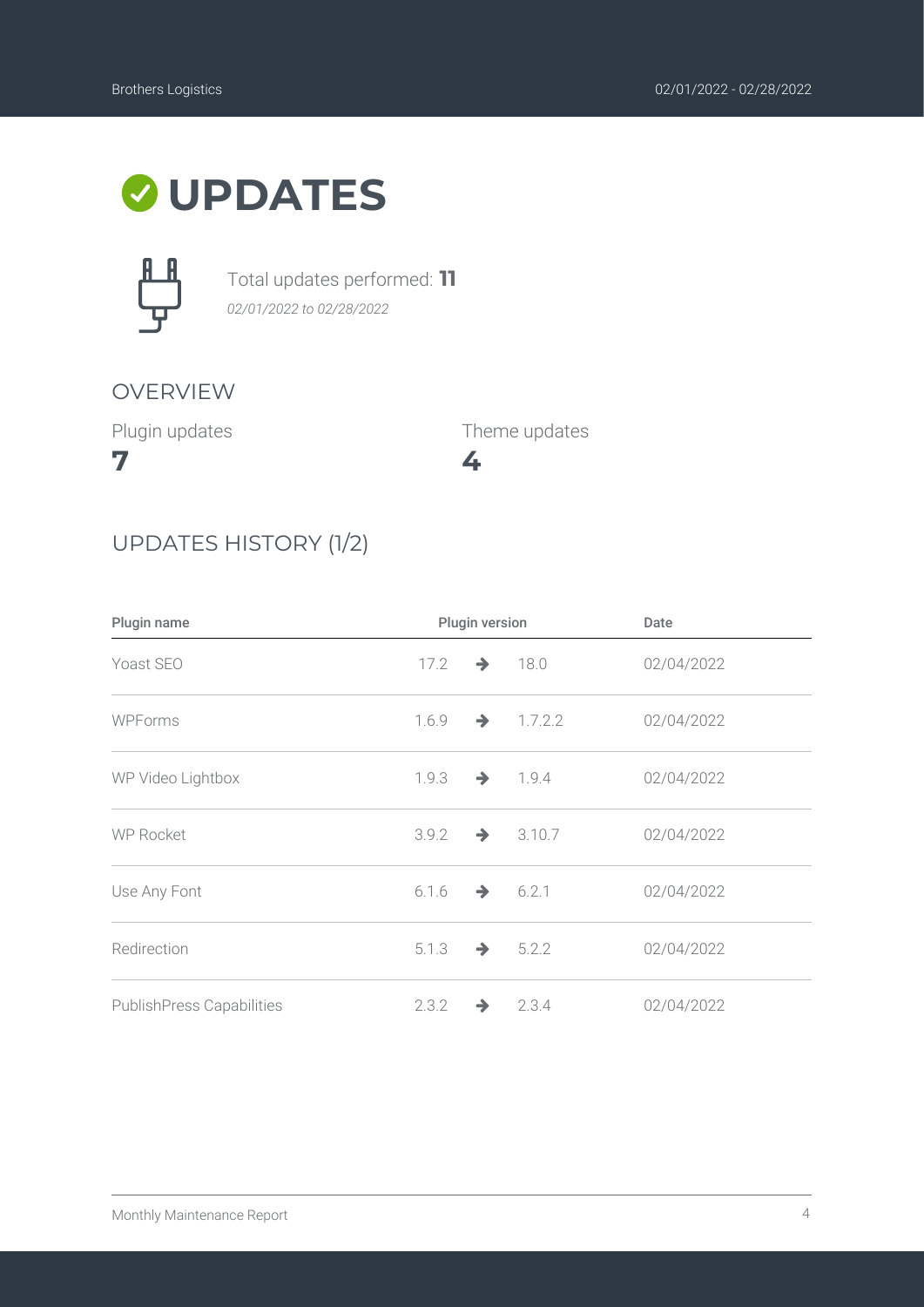#### UPDATES HISTORY (2/2)

| Theme name               | Theme version |                       |                   | Date       |  |
|--------------------------|---------------|-----------------------|-------------------|------------|--|
| <b>Twenty Twenty-One</b> | 1.4           |                       | $\rightarrow$ 1.5 | 02/04/2022 |  |
| <b>Twenty Twenty</b>     | 1.8           |                       | $\rightarrow$ 1.9 | 02/04/2022 |  |
| <b>Twenty Nineteen</b>   |               | $2.1 \rightarrow 2.2$ |                   | 02/04/2022 |  |
| Divi                     | 4.10.6        | $\rightarrow$         | 4.14.7            | 02/04/2022 |  |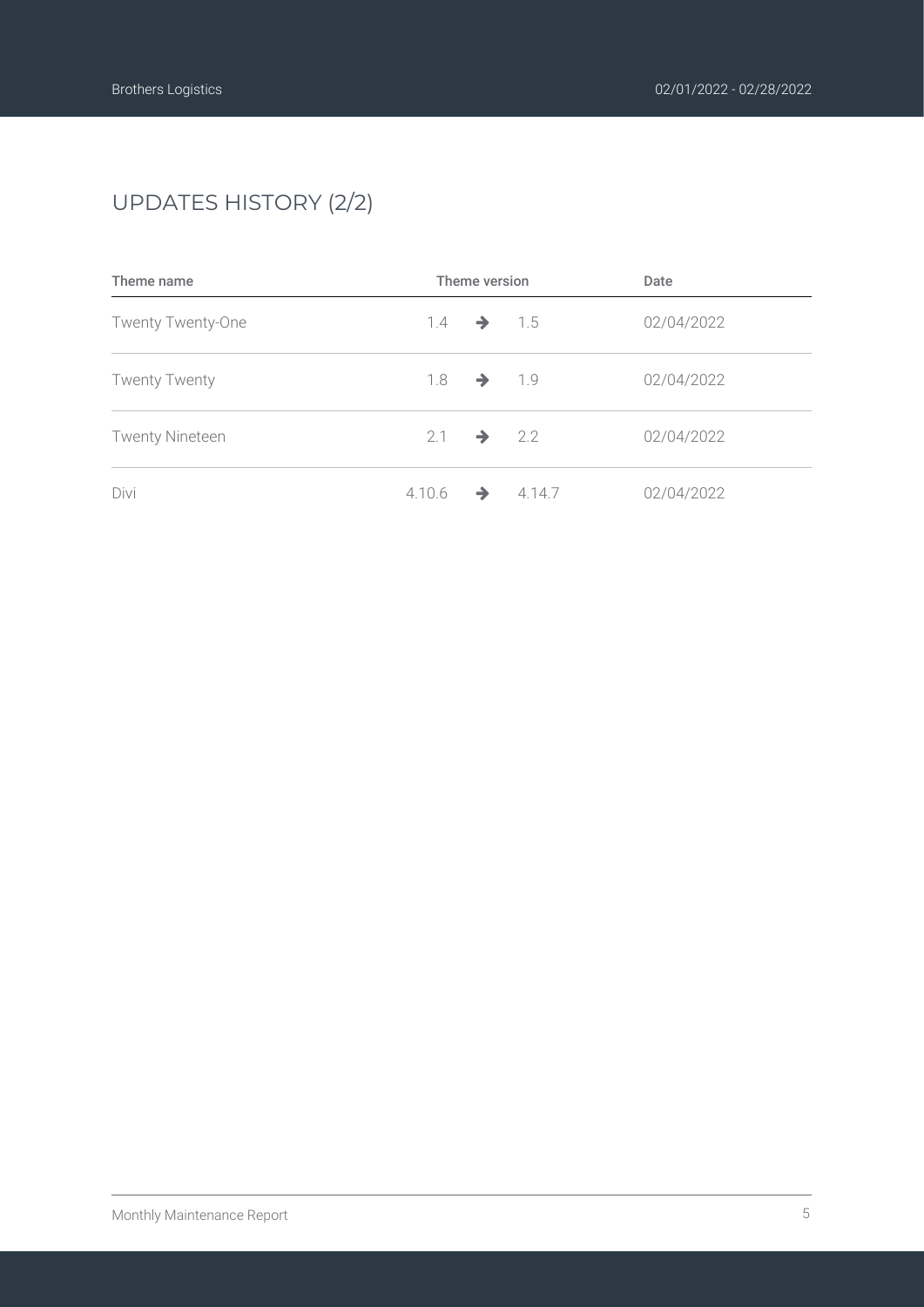### **UPTIME**



Up for: **158d 8h** Overall Uptime: **100.000%**

#### OVERVIEW

last 24 hours

**100%**

**100%** last 7 days last 30 days

**100%**

#### UPTIME HISTORY

| Event | Date       | Reason                   | <b>Duration</b> |
|-------|------------|--------------------------|-----------------|
| UP    | 09/23/2021 | $\overline{\phantom{a}}$ | 158d 8h         |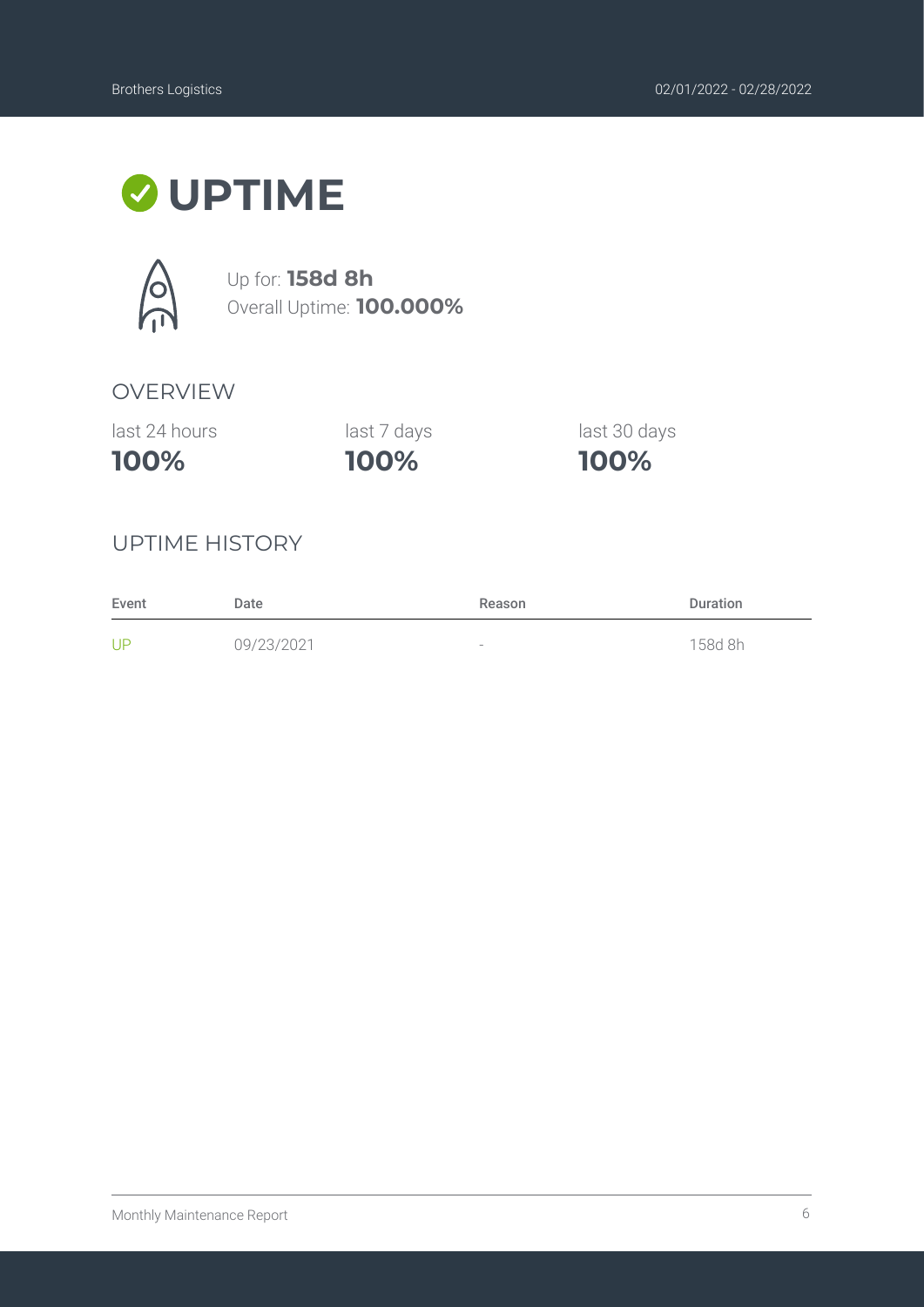



Traffic up by: **1%** *02/01/2022 to 02/28/2022*

#### OVERVIEW





**01m:49s** Session duration  $40%$ 

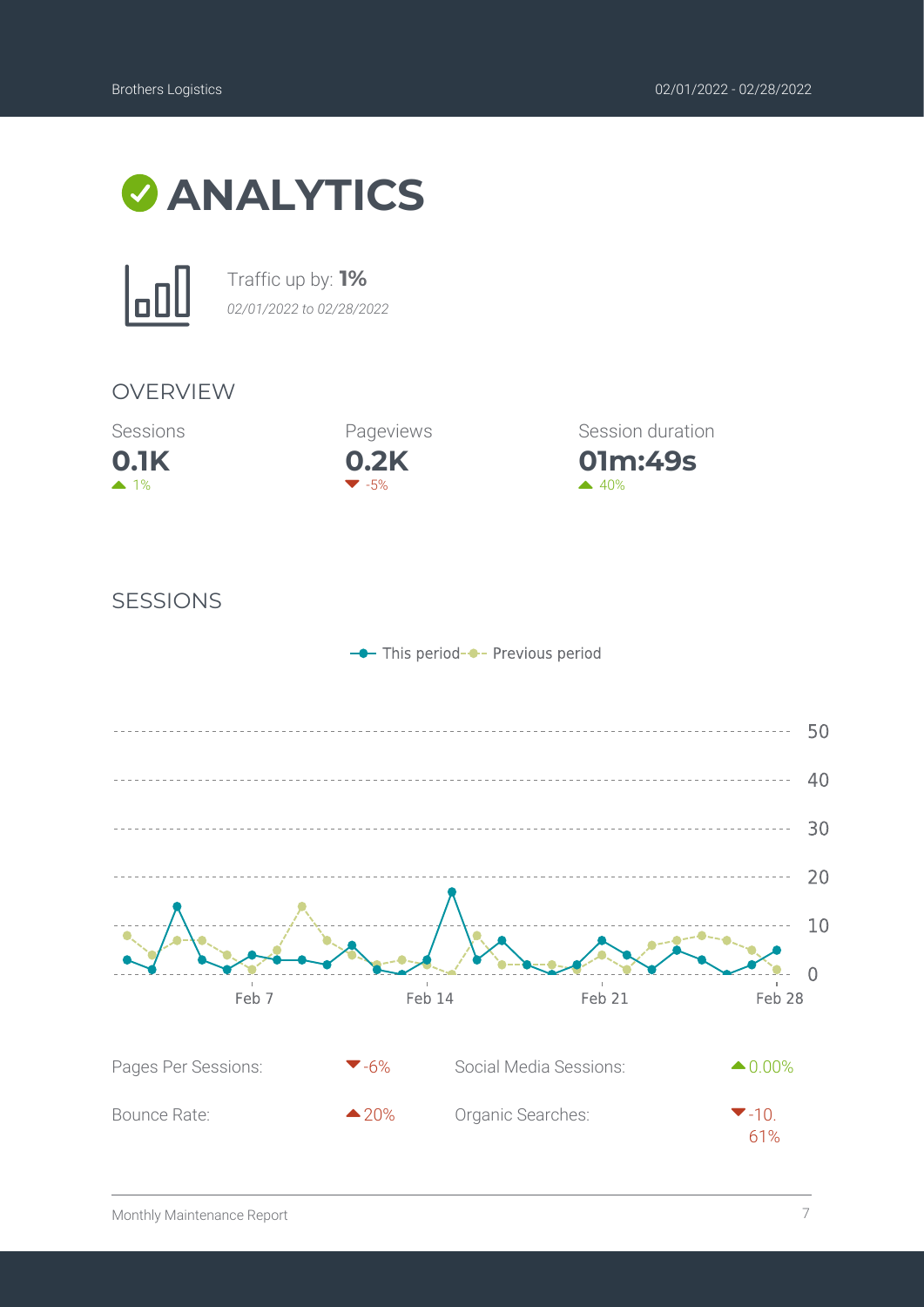| <b>Referrers</b> | <b>Sessions</b> |
|------------------|-----------------|
| google           | 55              |
| (direct)         | 44              |
| design-bread.com | 7               |
| linkedin.com     | б               |
| baidu            | 5               |
| <b>Countries</b> | <b>Sessions</b> |

| <b>UUULUIT</b> U | <b>JESSIUIIS</b> |
|------------------|------------------|
| United States    | 104              |
| China            |                  |
| United Kingdom   | 3                |
| <b>Bulgaria</b>  | 1                |
| South Africa     |                  |

| Pages                   | <b>Sessions</b> |
|-------------------------|-----------------|
|                         | 125             |
| /brothers-logistics/    | 70              |
| /connect/               | 48              |
| /marshall-lawrence-bio/ | 14              |
| /leighton-davis-bio/    |                 |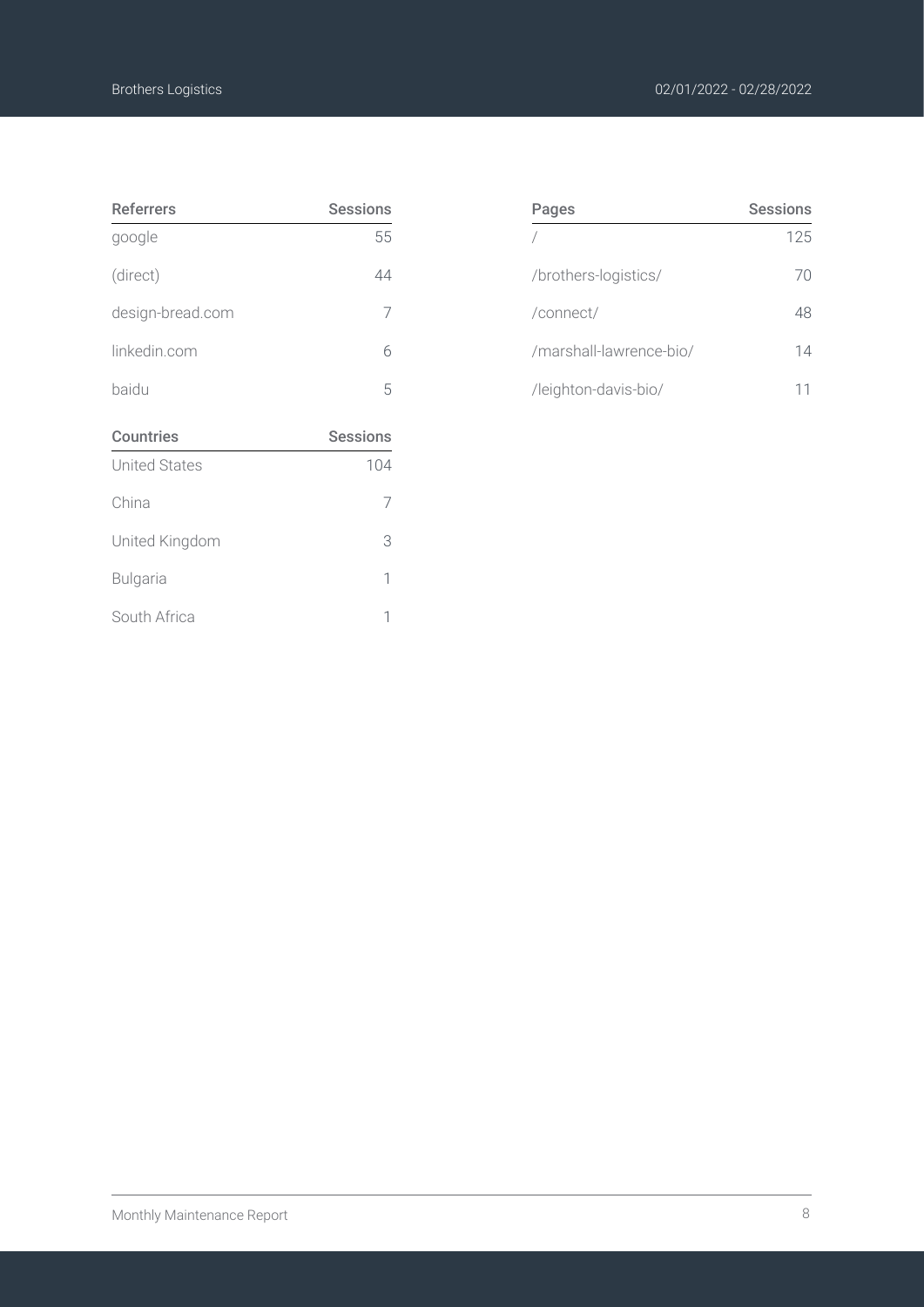# **SECURITY**



Total security checks: **4** *02/01/2022 to 02/28/2022*

#### MOST RECENT SCAN

*02/28/2022*

| Status:        | Clean |                  |                    |  |
|----------------|-------|------------------|--------------------|--|
| Malware: Clean |       | Web Trust: Clean | Vulnerabilities: 0 |  |

#### SECURITY SCAN HISTORY

| Date            | Malware | <b>Vulnerabilities</b> | <b>Web Trust</b> |
|-----------------|---------|------------------------|------------------|
| 02/28/2022 7:33 | Clean   | Clean                  | Clean            |
| 02/21/2022 7:31 | Clean   | Clean                  | Clean            |
| 02/14/2022 5:33 | Clean   | Clean                  | Clean            |
| 02/07/2022 8:02 | Clean   | Clean                  | Clean            |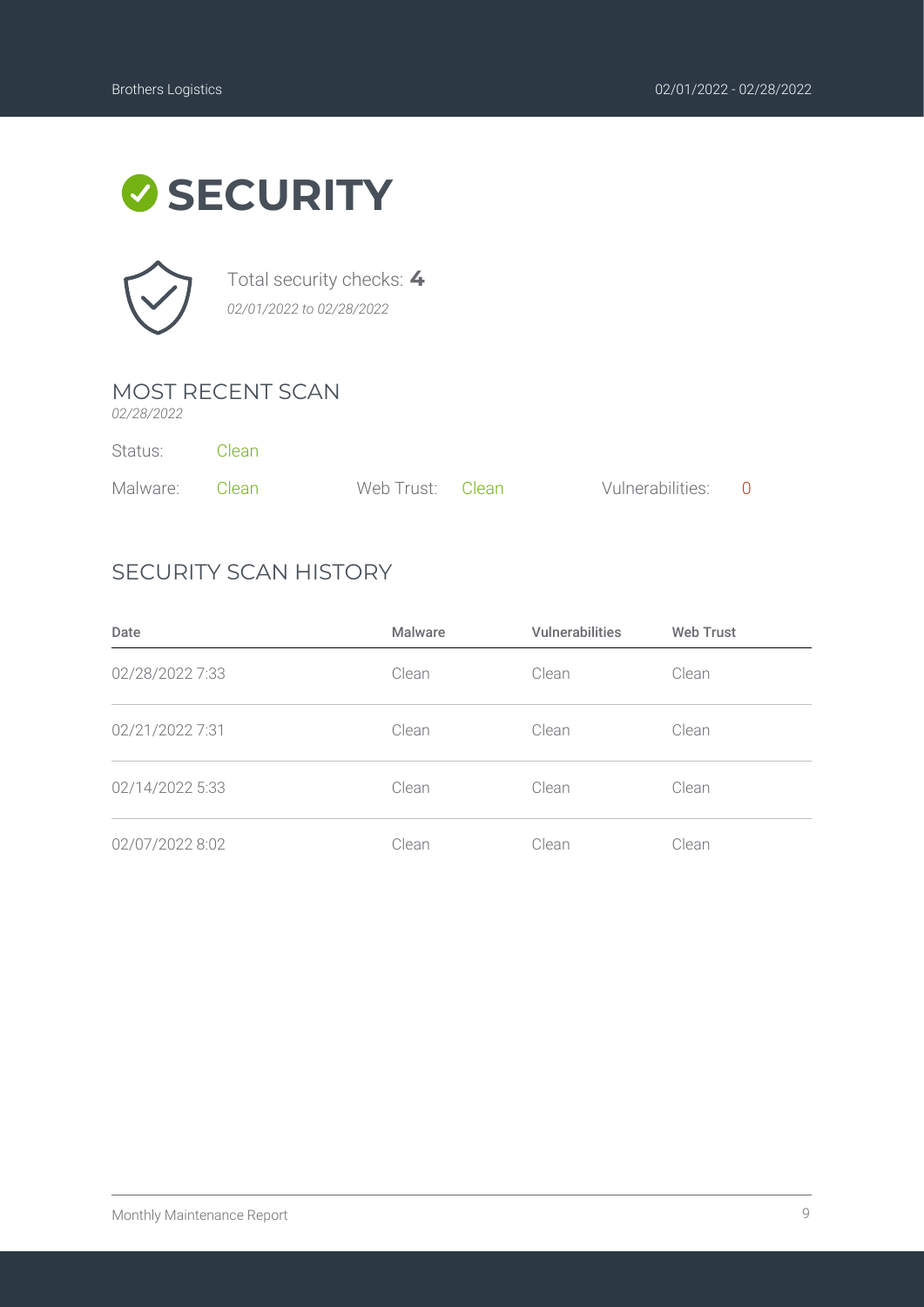



Total performance checks: **4** *02/01/2022 to 02/28/2022*

MOST RECENT SCAN

*02/28/2022*

PageSpeed Grade

**A (96%) B (88%)** Previous check: 96%

PERFORMANCE OVERVIEW



| 100<br>90<br>80<br>70<br>60<br>50<br>40<br>30<br>20                         | - PageSpeedGrade - YSlowGrade |    |  |  |  |
|-----------------------------------------------------------------------------|-------------------------------|----|--|--|--|
|                                                                             |                               |    |  |  |  |
|                                                                             |                               |    |  |  |  |
|                                                                             |                               |    |  |  |  |
|                                                                             |                               |    |  |  |  |
|                                                                             |                               |    |  |  |  |
|                                                                             |                               |    |  |  |  |
|                                                                             |                               |    |  |  |  |
|                                                                             |                               |    |  |  |  |
|                                                                             |                               |    |  |  |  |
|                                                                             |                               |    |  |  |  |
|                                                                             |                               | 10 |  |  |  |
| Feb 8 Feb 10 Feb 12 Feb 14 Feb 16 Feb 18 Feb 20 Feb 22 Feb 24 Feb 26 Feb 28 |                               |    |  |  |  |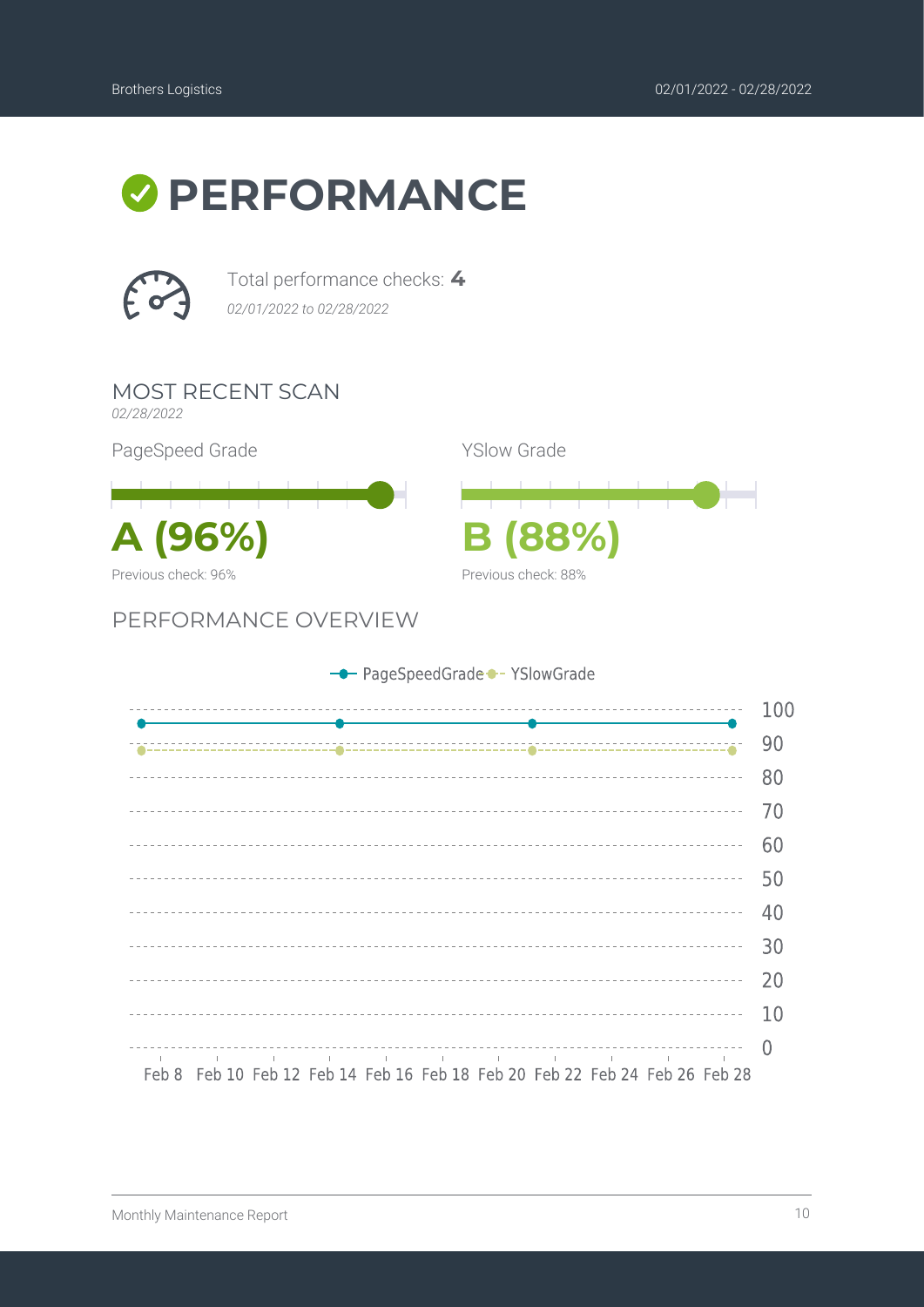#### PERFORMANCE HISTORY

| Date             | Load time | PageSpeed | YSlow   |
|------------------|-----------|-----------|---------|
| 02/28/2022 06:43 | $0.77$ s  | A (96%)   | B (88%) |
| 02/21/2022 04:24 | 0.65s     | A (96%)   | B (88%) |
| 02/14/2022 08:25 | 0.80s     | A (96%)   | B (88%) |
| 02/07/2022 07:31 | 0.84s     | A (96%)   | B (88%) |